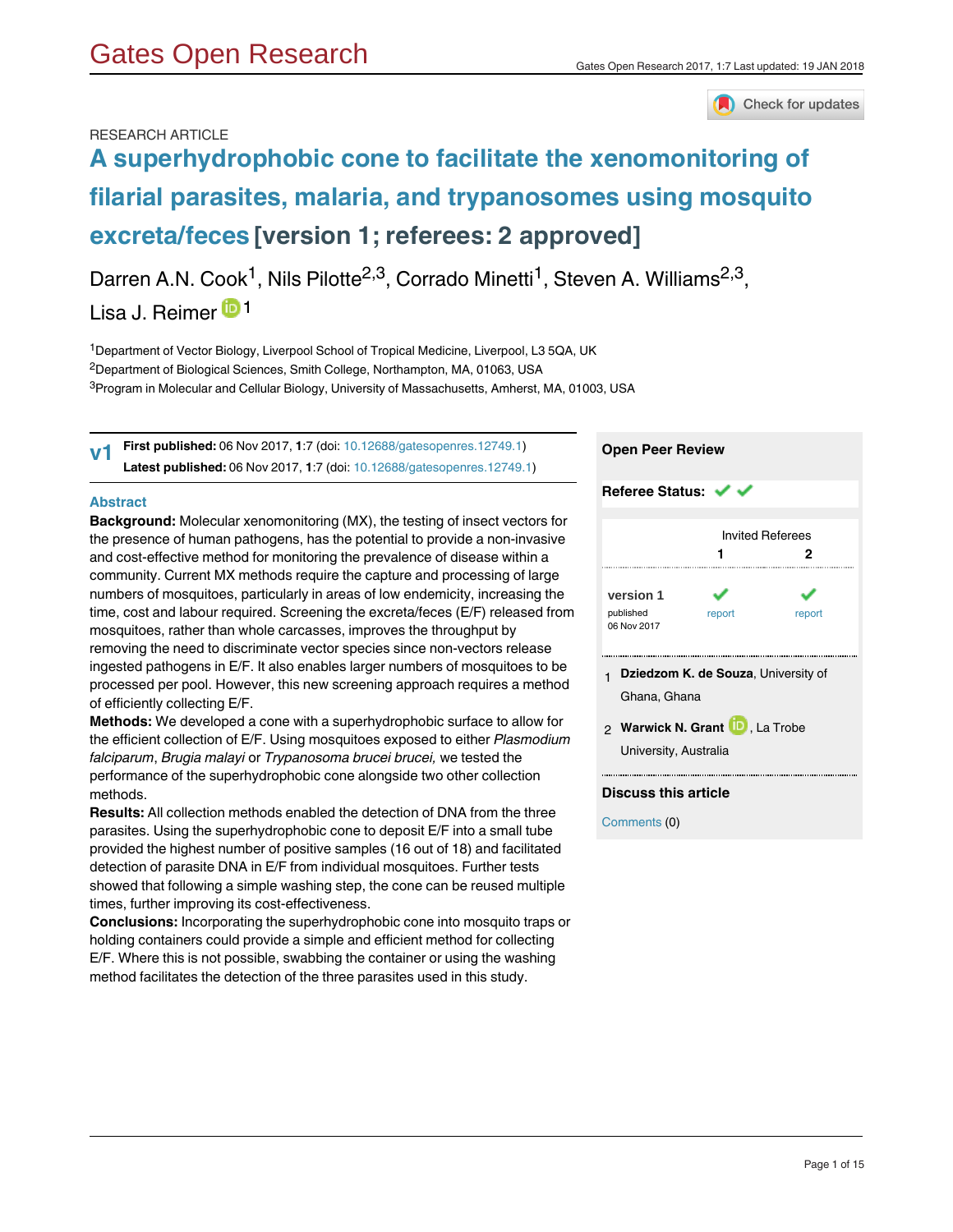#### **Corresponding author:** Lisa J. Reimer (lisa.reimer@lstmed.ac.uk)

**Author roles: Cook DAN**: Conceptualization, Investigation, Methodology, Writing – Original Draft Preparation; **Pilotte N**: Funding Acquisition, Methodology, Resources, Writing – Review & Editing; **Minetti C**: Methodology, Writing – Review & Editing; **Williams SA**: Methodology, Resources, Writing – Review & Editing; **Reimer LJ**: Conceptualization, Investigation, Methodology, Supervision, Writing – Review & Editing

**Competing interests:** No competing interests were disclosed.

**How to cite this article:** Cook DAN, Pilotte N, Minetti C *et al.* **A superhydrophobic cone to facilitate the xenomonitoring of filarial parasites, malaria, and trypanosomes using mosquito excreta/feces [version 1; referees: 2 approved]** Gates Open Research 2017, **1**:7 (doi: [10.12688/gatesopenres.12749.1\)](http://dx.doi.org/10.12688/gatesopenres.12749.1)

**Copyright:** © 2017 Cook DAN *et al*. This is an open access article distributed under the terms of the [Creative Commons Attribution Licence,](http://creativecommons.org/licenses/by/4.0/) which permits unrestricted use, distribution, and reproduction in any medium, provided the original work is properly cited.

**Grant information:** Bill & Melinda Gates Foundation [OPP1154992] and Medical Research Council [MR/P025285/1]. *The funders had no role in study design, data collection and analysis, decision to publish, or preparation of the manuscript.*

**First published:** 06 Nov 2017, **1**:7 (doi: [10.12688/gatesopenres.12749.1](http://dx.doi.org/10.12688/gatesopenres.12749.1))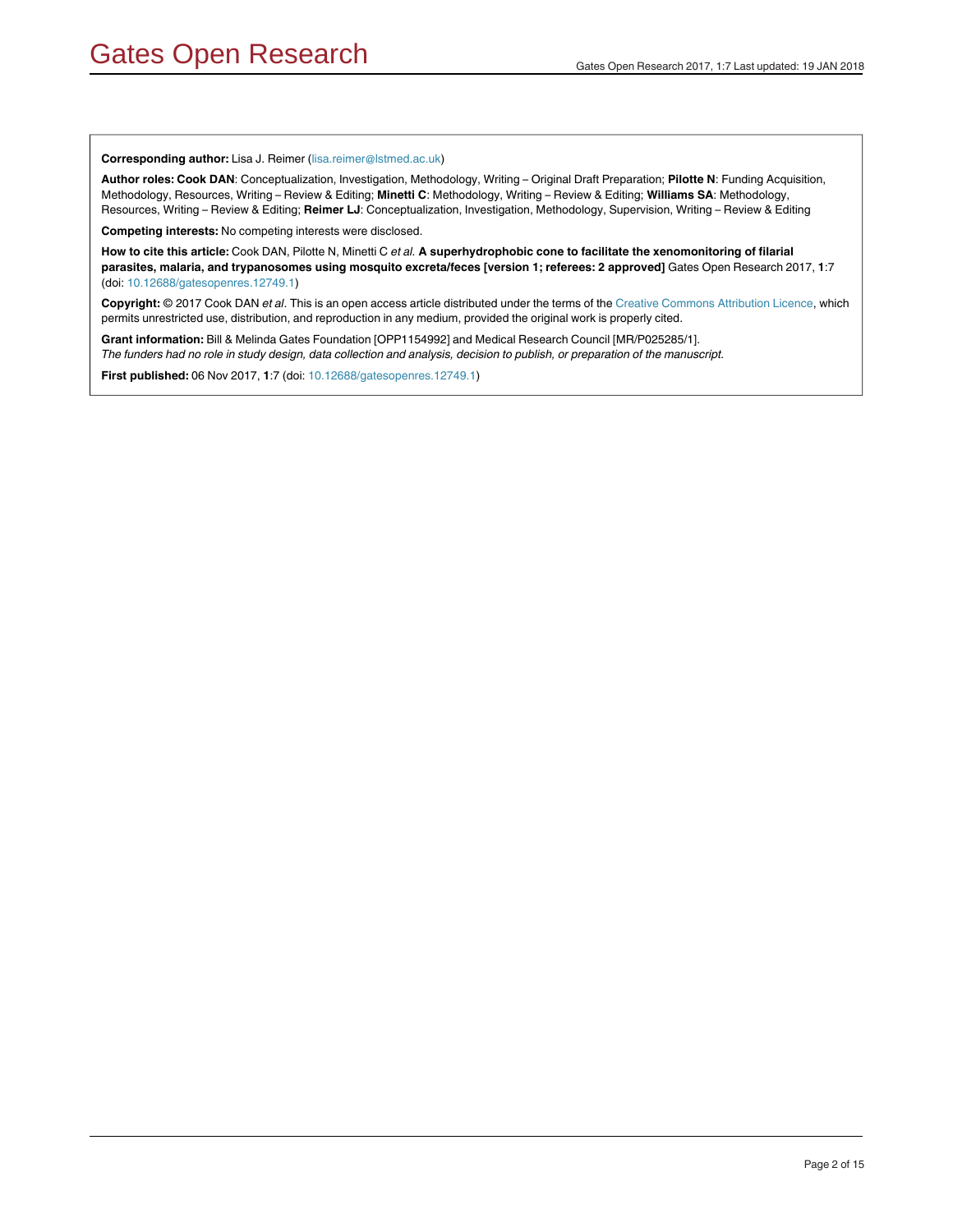#### **Introduction**

The screening of insect vectors for the presence of DNA or RNA from human pathogens is known as molecular xenomonitoring (MX). This approach is different to transmission monitoring in that it documents exposure of a potential vector to blood-borne pathogens in the host, rather than assessing the transmission of infective stages to the host. The non-invasive monitoring of disease presence in a community is becoming increasingly important as many countries move towards the elimination of vector-borne diseases. Documenting the decline of a pathogen within a community and sensitively detecting recrudescence is essential to allow a rapid response to (re-)emergence and to prevent widespread outbreak.

The utility of MX to detect the presence of the parasite within a community has been demonstrated for lymphatic filariasis (LF) across a diverse range of locations (Ghana<sup>1</sup>, Egypt<sup>2</sup>, American Samoa<sup>3</sup>, Papua New Guinea<sup>4</sup> and Sri Lanka<sup>5</sup>), with different species of vectors (*Anopheles*, *Aedes* and *Culex* species) and para-sites (Wuchereria bancrofti, Brugia malayi, and Brugia timori<sup>[6](#page-7-0)</sup>). The Global Programme to Eliminate LF aims to eliminate the disease as a public health problem by 2020 using the strategy of at least five rounds of annual mass drug administration (MDA) to interrupt transmission of the parasite. Following MDA scale down, transmission assessment surveys (TAS) will be conducted to screen for the presence of adult worm antigens (*W. bancrofti*) or host antibodies (*B. malayi)* in school children to determine whether exposure has occurred post-MDA<sup>[7](#page-7-0)</sup>. Conducting TAS can be logistically challenging, expensive<sup>8</sup> and is dependent on strong community engagement and acceptance if it requires repeated sampling<sup>[9](#page-8-0)</sup>. In some settings, after many rounds of MDA, TAS may lack the sensitivity required to accurately detect ongoing transmission $10$ . As an example, having passed two TAS, MX identified areas of localised transmission in American Samoa<sup>11</sup>. Using MX to complement TAS may enable targeted interventions that reduce the likelihood of recrudescence. An unsuccessful TAS indicates transmission rates may exceed the critical threshold, leading to the development of new, patent, infections requiring the community to undertake additional rounds of MDA. Since MX has the potential to provide real-time, non-invasive and cost-effective surveillance of the human population, a positive sample could trigger a rapid, targeted response, preventing further infections and reducing the need for additional rounds of MDA.

As control programmes for other vector-borne diseases, such as Human African Trypanosomiasis<sup>[12](#page-8-0)</sup> and malaria<sup>13</sup>, continue to make progress towards elimination, MX could have a similar role to play in the monitoring of community infection levels by using insect vectors as 'flying syringes['14](#page-8-0). Sensitive detection of the causative agents of malaria and trypanosomiasis has been demonstrated using  $MX^{15,16}$ . MX may help malaria control programmes to direct vector control measures to specific areas of potential transmission or to implement surveillance in outbreak prone areas, such as border crossings. It could also aid the mapping of multidrug resistant (MDR) *Plasmodium* haplotypes, allowing the identification and monitoring of geographical hotspots of MDR malaria, leading to targeted measures aimed at containing its distribution<sup>17</sup>. The utility of MX is not restricted to parasitic disease, since viruses

have also been detected in insect vectors<sup>18</sup>, leading to the possibility that MX could provide an early alert for the increase of the virus within a community too $19$ .

Despite these promising applications, MX has yet to be adopted as standard practice for several reasons. For LF for example, in areas of low transmission/low parasite density, MX requires the collection and processing of large numbers of mosquitoes $1,20,21$  $1,20,21$  $1,20,21$ . Although pooling mosquitoes can aid the screening effort, the number of mosquitoes that can be combined is limited to 25, since larger pools decrease the sensitivity of parasite detection<sup>22</sup>. The need to screen large numbers of mosquitoes in small pool sizes reduces the cost-effectiveness of MX.

The development of a screening method that uses excreta/feces (E/F) collected from mosquitoes, rather than whole carcasses is an elegant solution to this problem. The screening of E/F allows the detection of parasite DNA from the voided material of up to 500 mosquitoes<sup>15</sup> at a time. Collecting E/F also allows the recovery of parasite DNA from non-competent vector species, since the parasites are unable to establish within the vector and are released in the E/F post-bloodmeal<sup>23</sup>. The use of much larger pools of mosquitoes and the lack of sorting required to isolate competent vectors should greatly reduce the cost, time and effort; therefore overcoming some of the current barriers to the largescale implementation of MX for disease monitoring. Furthermore, mosquitoes collected for other surveillance purposes could be screened for pathogens without compromising the sample. This would provide the opportunity for joint surveillance of pathogens of interest in the community.

Although detection of parasite DNA in E/F has shown promise in laboratory settings<sup>15</sup>, an efficient method of collecting E/F samples from field-caught mosquitoes still needs to be developed. One consideration is the method of mosquito collection employed, as this may dictate the most appropriate method to collect E/F, due to the physical constraints that either a trap or mosquito housing container may impose. The aim of this paper is to further validate the E/F collection approach and to assess different methods of collection that may be implemented in the field.

## **Methods**

#### Mosquito rearing and blood-feeding

*Anopheles gambiae* were reared from eggs to adults and housed under standard conditions (26°C and 80% relative humidity). Three to seven day old mosquitoes were sugar starved for 18 hours before each assay to ensure successful blood feeding. After starvation, mosquitoes were fed either a standard bloodmeal (human blood, obtained from the blood bank) or a bloodmeal spiked with a parasite of known density using the Hemotek feeding system (*B. malayi* and *Trypanosoma brucei brucei*) or using a glass feeder (*Plasmodium falciparum*). Twenty-four hours after feeding, mosquitoes were added to paper cups (10 per cup) covered with netting, with sugar-soaked cotton wool placed on top. Three cups of exposed mosquitoes and one cup of control mosquitoes per E/F collection method were held for 24 hours, before transferring to fresh cups for a further 24 hours. For the testing of E/F from individually-housed mosquitoes, the same protocol was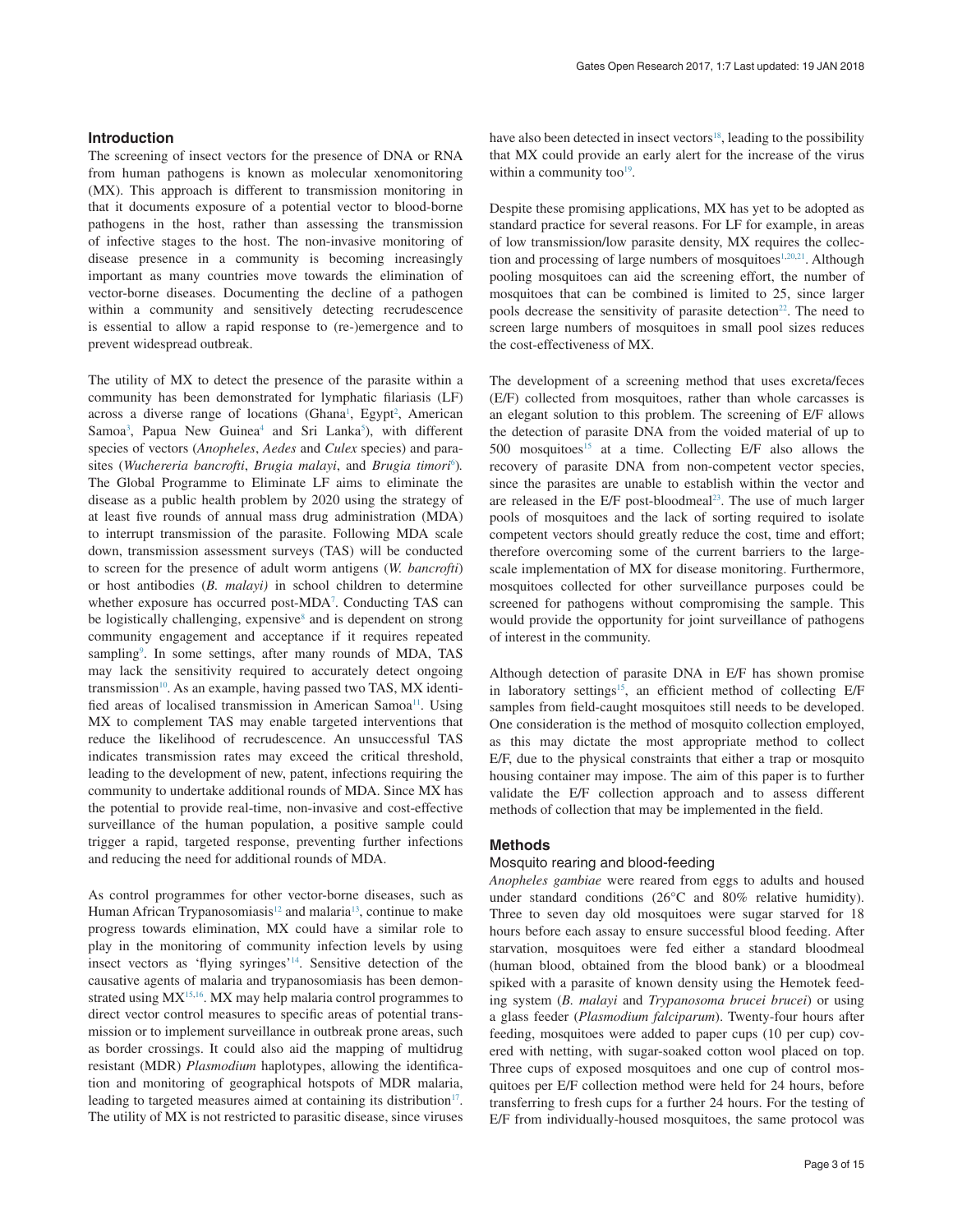<span id="page-3-0"></span>used, except that after *P. falciparum* exposure, one mosquito was added per paper cup instead of 10.

## Parasites

For *B. malayi* exposures, microfilariae were obtained from in-house infected gerbils (*Meriones unguiculatus*) by intraperitoneal lavage<sup>[24](#page-8-0)</sup> and added to human blood to a final concentration of 5000 mf/ml (100 mf/20 µl). *T. b. brucei* bloodstream form MCRO/ZM/72/J10 CLONE  $1^{25}$  originally isolated from an infected rat, were added to human blood to give a final concentration of 2.2×106 parasites/ml. For *P. falciparum*, 3 ml of red blood cells with a trophozoite parasitaemia of 0.4% (3D7 strain) was combined with 3 ml of human serum, to give an estimated parasite load of 20,000/µl. To test the sensitivity of parasite DNA detection from E/F, mosquitoes were fed blood with either a 0.4% or 0.1% *P. falciparum* parasitaemia, before being individually housed in cups containing a superhydrophobic cone.

### Excreta/feces collection methods

*Superhydrophobic cone collection methods.* Four different methods were used to collect the mosquito E/F. The first two methods both required the construction of paper cones with a superhydrophobic surface. To create the cone, A4 printer paper, cut to form a semi-circle was coated with NeverWet® (Rust-Oleum, Durham, UK) as per the manufacturer's instructions. Superhydrophobic

cones were then placed inside paper cups to allow the E/F to be deposited on either a small square of Whatman (GE Health Sciences, Buckinghamshire, UK) FTA card or into a 1.5 ml tube at the bottom of the cup (Figure 1A).

Following the transfer of mosquitoes at each 24-hour timepoint, the FTA cards or 1.5 ml tubes were removed from the bottom of the used cups. FTA cards containing E/F were stored individually in sealed plastic bags containing silicon beads, to protect samples from moisture. The 1.5 ml tubes were sealed and stored at -20°C.

*Swab collection method.* After the removal of mosquitoes, the paper cup was carefully opened along the seal to enable the swabbing of all internal surfaces. A small volume of nuclease-free water  $(\sim10 \,\mu\text{J})$ was added to the surface of the swab (IsoHelix DNA buccal swab). The wetted surface of the swab was used to resuspend and collect any E/F material in the cup, before using the dry side of the swab to collect any remaining material. Swab heads were removed and placed into 2ml tubes before storing at -20°C.

*Wash collection method.* Deposits of E/F material were resuspended in 100 µl nuclease-free water using a 200 µl pipette and gentle drawing up and down of the suspension. The 100 µl of resuspended material was added to 100 µl of ATL buffer in a 1.5 ml tube and stored at -20°C.



Figure 1. Schematic of the superhydrophobic cone and images from the field collections. (A) Schematic of the collection cups with the superhydrophobic cone used to collect excreta/feces (E/F) into a tube (left) or onto FTA card (right). From the field site - (**B**) the superhydrophobic cone being assembled, (**C**) wild-caught mosquitoes in the collection cups with superhydrophobic cones, (**D**) the resultant E/F in a collection tube.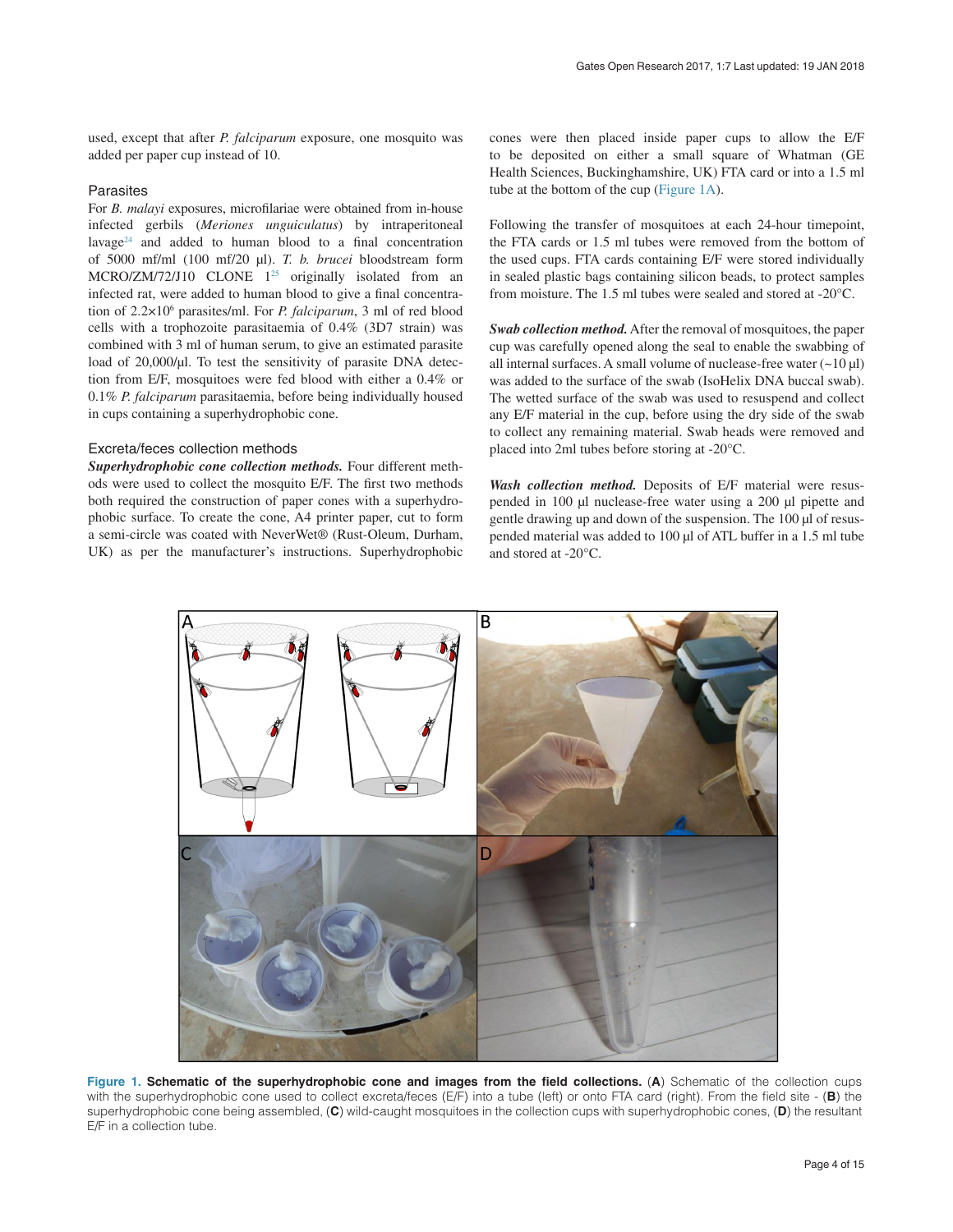## Parasite detection

For all four collection methods, DNA was extracted using the QIAamp® DNA Micro Kit (QIAGEN, Manchester, UK). E/F samples on FTA card were processed following the 'Isolation of Genomic DNA from Dried Blood Spots' protocol from the manufacturer's handbook. For the E/F samples collected in the 1.5 ml tubes, the 'Isolation of Genomic DNA from Small Volumes of Blood' protocol from the manufacturer's handbook was followed with the following modifications to the reagent volumes: 180 µl of buffer ATL, 20 µl Proteinase K, 200 µl Buffer AL, 100 µl Ethanol. For swabs, DNA was extracted using the 'Isolation of Total DNA from Surface and Buccal Swabs' protocol except that the 56°C incubation step was increased to 3 hours. For wash samples, the 'Isolation of Genomic DNA from Small Volumes of Blood' protocol was followed, beginning at the addition of proteinase K, with the following amendments to reagent volumes: 20 µl Proteinase K, 200 µl Buffer AL, 100 µl Ethanol. All DNA extraction samples were eluted in 20 µl of nuclease-free water.

Amplification and detection of *B. malayi* DNA using real-time PCR was performed as described previously<sup>26</sup>, with modifications to the reaction mixture: 1x TaqPath ProAmp Master mix (Applied Biosystems, Foster City, CA, USA), 0.4 µM of each primer, 0.125 µM of probe and 2 µl of DNA to give a final volume of 10 µl.

*P. falciparum* was detected as described by Kamau *et al.*[27](#page-8-0) using only the *P. falciparum* specific primers and probe. Each reaction contained: 1x TaqPath ProAmp Master mix, 0.4 µM of each primer,  $0.2 \mu M$  of probe and 2  $\mu$ l of DNA to give a final volume of 10  $\mu$ l.

The probe-based PCR cycling conditions were the same for both *B. malayi* and *P. falciparum* detection and were as follows: 95°C for 10 minutes followed by 40 cycles of 95°C for 15 s; 60°C for 60 s.

*T. b. brucei* DNA was detected using conventional PCR as detailed by Cunningham *et al.*[16](#page-8-0), using the TBR primers designed by Kazibwe<sup>[28](#page-8-0)</sup>.

#### Cone reusability testing

To assess the reuse of the superhydrophobic cone, mosquitoes exposed to a bloodmeal containing *P. falciparum* 2 days prior were added to cups containing superhydrophobic cones as described above (10 mosquitoes per cup, total of 3 cups). After 24 hours, mosquitoes were removed and 1.5 ml tubes containing the collected E/F were stored at -20°C until DNA extraction. The inner surfaces of the cones were washed using a Pasteur pipette to provide a gentle stream of distilled water from around the rim of the cone. After washing, 200 µl of nuclease-free water was added drop-wise around the top of the inside of the cones and collected in 1.5 ml tubes at the bottom, to mimic the collection of mosquito excreta. The washing process was repeated and a further sample collected for each cone before storing at -20°C. Identical collections were made using mosquitoes fed on unexposed blood to act as a control. DNA extraction and real-time PCR was performed to test for the presence of *P. falciparum*.

The above process was repeated, but instead of collecting E/F from exposed mosquitoes, 10 µl of DNA extracted from previous E/F collections was diluted 1 in 10 and 100 µl of this was added drop-wise around the top of each cone (three cones in total) and collected in a 1.5 ml tube at the bottom. The washing and sample collections were carried out as above and all samples were stored at -20°C, until real-time PCR was performed to test for the presence of *P. falciparum*.

To test cones for the retention of superhydrophobicity, three cones were washed ten times, as detailed above, before water was added drop-wise around the top of the inside of the cones using a Pasteur pipette. If no droplets adhered to the cone or caused wetting to the surface, then the cone was considered to have retained superhydrophobicity.

#### Data analysis

Real-time PCR data were captured using Bio-Rad CFX manager version 1.5 software, before exporting to Microsoft Excel 2016 to calculate mean Ct values.

#### **Results**

Mosquitoes were exposed to one pathogen per assay. Deposited material was collected on days 2 and 3 post-bloodmeal using each of the four E/F collection methods. All four methods employed to collect E/F allowed the detection of DNA from all three parasites [\(Table 1](#page-5-0)). Using the superhydrophobic cone to collect E/F material in a 1.5 ml tube offered the highest rate of detection across the three different parasites ([Table 1](#page-5-0)), with 16 out of 18 samples showing positive for the presence of parasite DNA, followed by the wash method  $(14/18)$ , superhydrophobic cone + FTA (13/18) and the swab method (12/18).

The detection of *B. malayi* DNA was highly variable between the different collection methods, ranging from 2 out of 6 samples showing positive for the swab method compared to 5 out of 6 for superhydrophobic cone + tube. The detection of both single-cell parasites proved to be more consistent between methods, highlighting the possible need to tailor the collection method to the type of parasite that is being screened for, as well as the type of mosquito collection method that is used.

Some observations on the practicalities of each of the methods employed are presented in [Table 2.](#page-5-0)

To investigate the possibility of reusing the superhydrophobic cones, cones (n=3) were tested for contamination after housing *P. falciparum* exposed mosquitoes. After gentle washing with distilled water, 100 µl of nuclease-free water was added dropwise around the top of the cone and collected. This washing process was repeated and after DNA extraction from the collected E/F and both collected washes, samples were tested using realtime PCR [\(Table 3](#page-6-0)). Ct values for the collected E/F material showed the presence of *Plasmodium* DNA as expected [\(Table 3](#page-6-0) - Collection 1); however no samples collected after either of the wash steps were positive for parasite DNA. The experiment was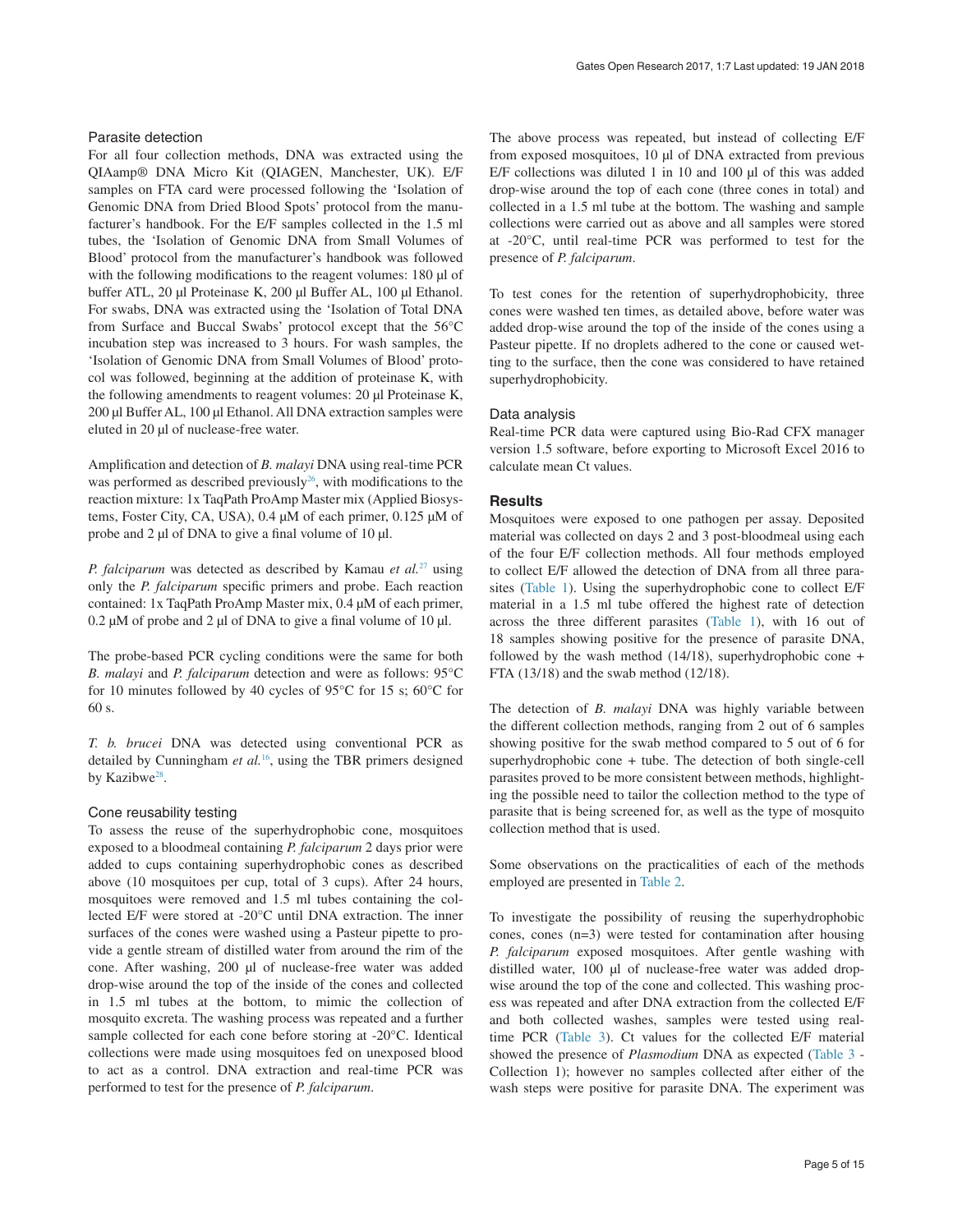<span id="page-5-0"></span>repeated but instead of housing mosquitoes in cups containing cones, DNA extracted from the E/F of exposed mosquitoes was added directly to the cones. The initial collection of the DNA runthrough was positive for parasite DNA, and all subsequent samples collected post-washing were negative. These results indicate that after a simple washing step, the superhydrophobic cones are free from contaminating DNA and can be reused.

After successfully demonstrating the reuse of the superhydrophobic cone, we tested the performance of the cone when used to collect E/F from individually-housed mosquitoes, exposed to a lower density of infection. We detected *P. falciparum* DNA in the E/F from each of the 12 mosquitoes that were housed individually ([Table 4\)](#page-6-0), even though six mosquitoes were fed on blood containing a fourfold reduction in parasitaemia (0.1%). Detection mainly occurred in the E/F samples collected from 48–72 hours post-bloodmeal (Table  $4 - Day$  3), which coincided with the peak amount of E/F collected in the 1.5 ml tubes. As expected, the higher parasitaemia led to lower Ct values, indicating a greater quantity of parasite DNA present in these samples.

|                              | <b>Detection of DNA</b><br>(positive detection/number of samples) |                              |                                 |
|------------------------------|-------------------------------------------------------------------|------------------------------|---------------------------------|
| <b>Collection method</b>     | <b>Brugia</b><br>malayi                                           | <b>Trypanosoma</b><br>brucei | <b>Plasmodium</b><br>falciparum |
| Superhydrophobic cone + tube | 5/6                                                               | 6/6                          | 5/6                             |
| Superhydrophobic cone + FTA  | 3/6                                                               | 4/6                          | 6/6                             |
| Wash method                  | 4/6                                                               | 4/6                          | 6/6                             |
| Swab method                  | 2/6                                                               | 4/6                          | 6/6                             |

| Table 1. Detection of parasite DNA for each of the four different excreta/ |  |  |
|----------------------------------------------------------------------------|--|--|
| feces collection methods.                                                  |  |  |

|  | Table 2. Advantages and disadvantages of each excreta/feces (E/F) collection method. |  |  |  |  |  |
|--|--------------------------------------------------------------------------------------|--|--|--|--|--|
|--|--------------------------------------------------------------------------------------|--|--|--|--|--|

| <b>Collection method</b>          | <b>Advantages</b>                                                                                     | <b>Disadvantages</b>                                                                                                       |
|-----------------------------------|-------------------------------------------------------------------------------------------------------|----------------------------------------------------------------------------------------------------------------------------|
| Superhydrophobic<br>$cone + tube$ | - Collects all E/F into 1.5 ml tube<br>ready for DNA extraction                                       | - E/F can sometimes be prevented from entering<br>tube by loose cotton fibres or dead mosquitoes                           |
|                                   |                                                                                                       | - Requires mosquitoes to be housed in a container/<br>trap suitable for the cone                                           |
| Superhydrophobic<br>$cone + FTA$  | - May protect DNA from<br>degrading and allow for longer                                              | - Loose cotton fibres or dead mosquitoes stop E/F<br>from being absorbed into the FTA card                                 |
|                                   | term storage. Adaptable to<br>detection of virus RNA                                                  | - Areas containing E/F must be punched out for<br>processing                                                               |
|                                   |                                                                                                       | - Requires mosquitoes to be housed in a container/<br>trap suitable for the cone                                           |
| Wash                              | - Majority of E/F collected and<br>added to storage buffer which<br>may allow for longer term storage | - Time consuming/labour intensive<br>- requires the surface of the container housing the<br>mosquitoes to be waterproof    |
|                                   |                                                                                                       | - Difficult to see excreta, which is relatively<br>colourless                                                              |
| Swab                              | - Requires no additional<br>equipment for collection other<br>than the swab                           | - Not all E/F material is recovered from the swab<br>during DNA extraction                                                 |
|                                   |                                                                                                       | - One swab has limited capacity to collect E/F.<br>Containers with greater amount of deposits may<br>require several swabs |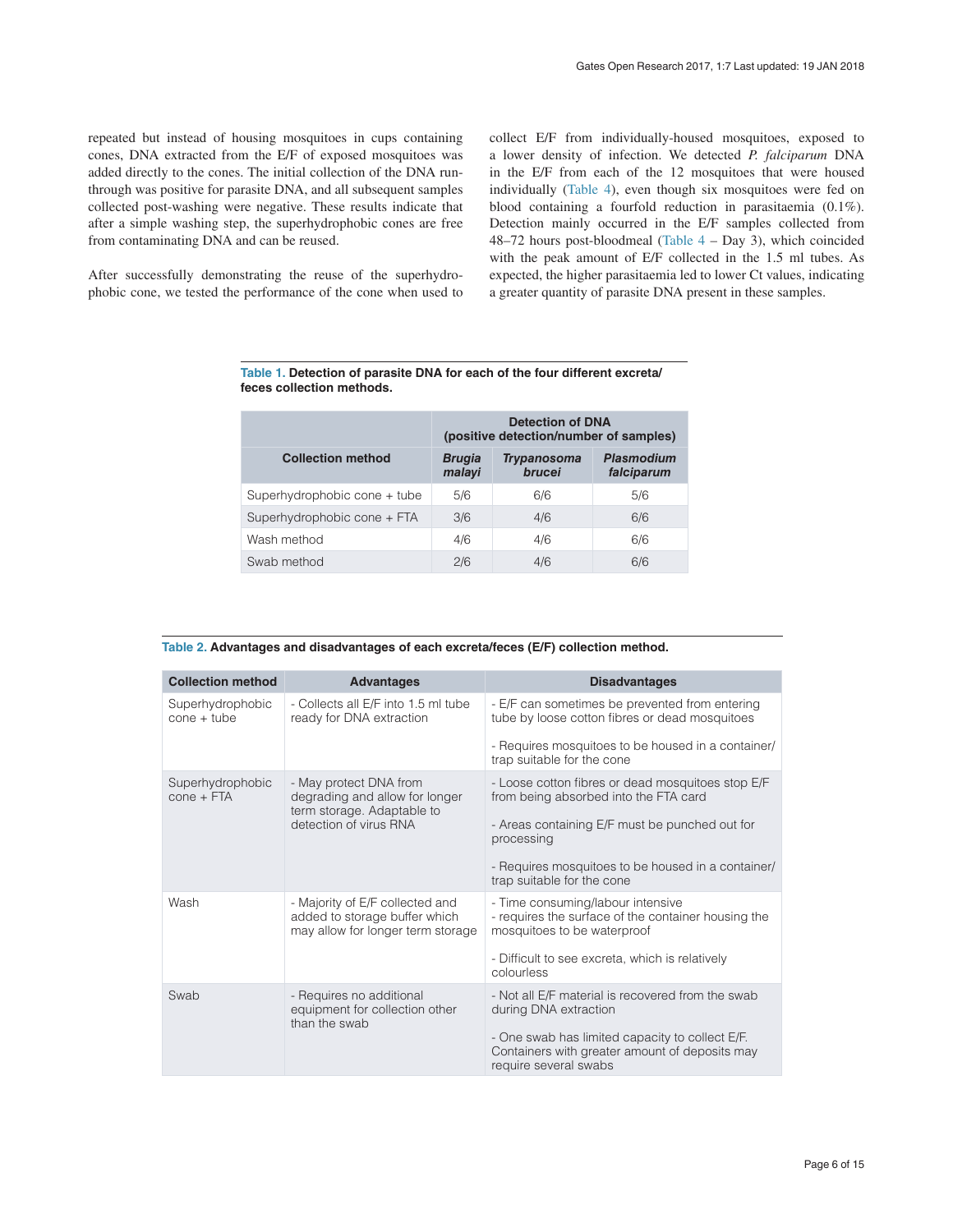|                  | <b>Ct values</b>    |                                           |                                            |  |
|------------------|---------------------|-------------------------------------------|--------------------------------------------|--|
| <b>Sample</b>    | <b>Collection 1</b> | <b>Collection 2</b><br>(after first wash) | <b>Collection 3</b><br>(after second wash) |  |
| $E/F$ cone 1     | 29.7                | $-ve$                                     | $-ve$                                      |  |
| $E/F$ cone 2     | 29.5                | -ve                                       | $-ve$                                      |  |
| $E/F$ cone 3     | 29.2                | $-ve$                                     | $-ve$                                      |  |
| DNA Cone 1       | 31.3                | $-ve$                                     | $-ve$                                      |  |
| DNA Cone 2       | 30.9                | $-ve$                                     | $-ve$                                      |  |
| DNA Cone 3       | 31.4                | $-ve$                                     | $-ve$                                      |  |
| Negative Control | -ve                 | -ve                                       | -ve                                        |  |

#### <span id="page-6-0"></span>**Table 3. Reusability of the superhydrophobic cone.**

**Table 4. Detection of**  *Plasmodium falciparum* **DNA from the excreta/ feces of individual mosquitoes collected using superhydrophobic cones.**

|               | <b>Ct value</b> |             |  |
|---------------|-----------------|-------------|--|
| <b>Sample</b> |                 | Day 2 Day 3 |  |
| 0.10%         |                 |             |  |
| A             | -ve             | 34.5        |  |
| В             | $-ve$           | 35.7        |  |
| С             | $-ve$           | 36.9        |  |
| D             | 34.9            | 35.3        |  |
| E             | 35.8            | $-ve$       |  |
| F             | $-ve$           | 36          |  |
| 0.40%         |                 |             |  |
| G             | $-ve$           | 32.6        |  |
| Н             | $-ve$           | 30.2        |  |
| ı             | $-ve$           | 31.6        |  |
| J             | $-ve$           | 32.4        |  |
| Κ             | $-ve$           | 34          |  |
| L             | $-ve$           | 33.6        |  |
| Controls      | $-ve$           | $-ve$       |  |

## **Discussion**

Molecular xenomonitoring (MX) is a sensitive tool to detect the presence of infection within a community, particularly for diseases that cause a high number of asymptomatic infections, where there is low treatment seeking behaviour, and late onset of symptoms. However, several challenges exist that prevent the widespread use of MX for post-MDA surveillance. One such barrier is the limit on the number of mosquitoes that can be pooled for analysis, increasing the quantity of reagents, time and labour required to process samples and thus increasing the cost. Using E/F released from mosquitoes, instead of whole mosquitoes, greatly improves the ratio of parasite to mosquito DNA and allows the screening of at least twenty times the number of mosquitoes than the standard approach<sup>15</sup>. The incorporation of a simple, low-cost, homemade adaptation to mosquito collection cups, in the form of a superhydrophobic cone, enabled the consistent detection of *B. malayi*, *P. falciparum* and *T. b. brucei*, with minimal processing of the E/F samples. Although the homemade cone is adaptable to a range of different containers, in situations where the use of the cone is not practical, we have shown that both swabbing or employing the wash method to collect E/F facilitates the detection of parasite DNA. Furthermore, the method employed here was sensitive enough to consistently detect the presence of *P. falciparum* DNA in E/F from individual mosquitoes. In our pilot studies, we detected *T. b. brucei* DNA in E/F from individual mosquitoes (unpublished data) and similar results have been reported for *B. malayi* detection<sup>23</sup>.

Coating a sheet of paper with an inexpensive superhydrophobic layer before crafting into a cone shape allowed the entire amount of deposited E/F to be collected for DNA extraction, without requiring further processing, unlike the wash method or using a swab. This novel coating ensures that all E/F rolls quickly to the bottom of the cone to be collected in a 1.5 ml tube or to be absorbed onto an FTA card. Alongside our team's field collections, the superhydrophobic cone method was tested in typical field conditions, using wild-caught mosquitoes to collect the E/F over a 24-hour period, without causing mortality to the mosquitoes. Although the cones were not tested using parasite-exposed mosquitoes, we found that the performance of the cones in the field matched that of our laboratory trials in terms of depositing the E/F into tubes ([Figure 1B–D](#page-3-0)). Our laboratory based tests show that the introduction of a simple washing technique ensures that the cone is free from contaminating parasite DNA. The lack of contamination is likely due to water-based droplets immediately running off the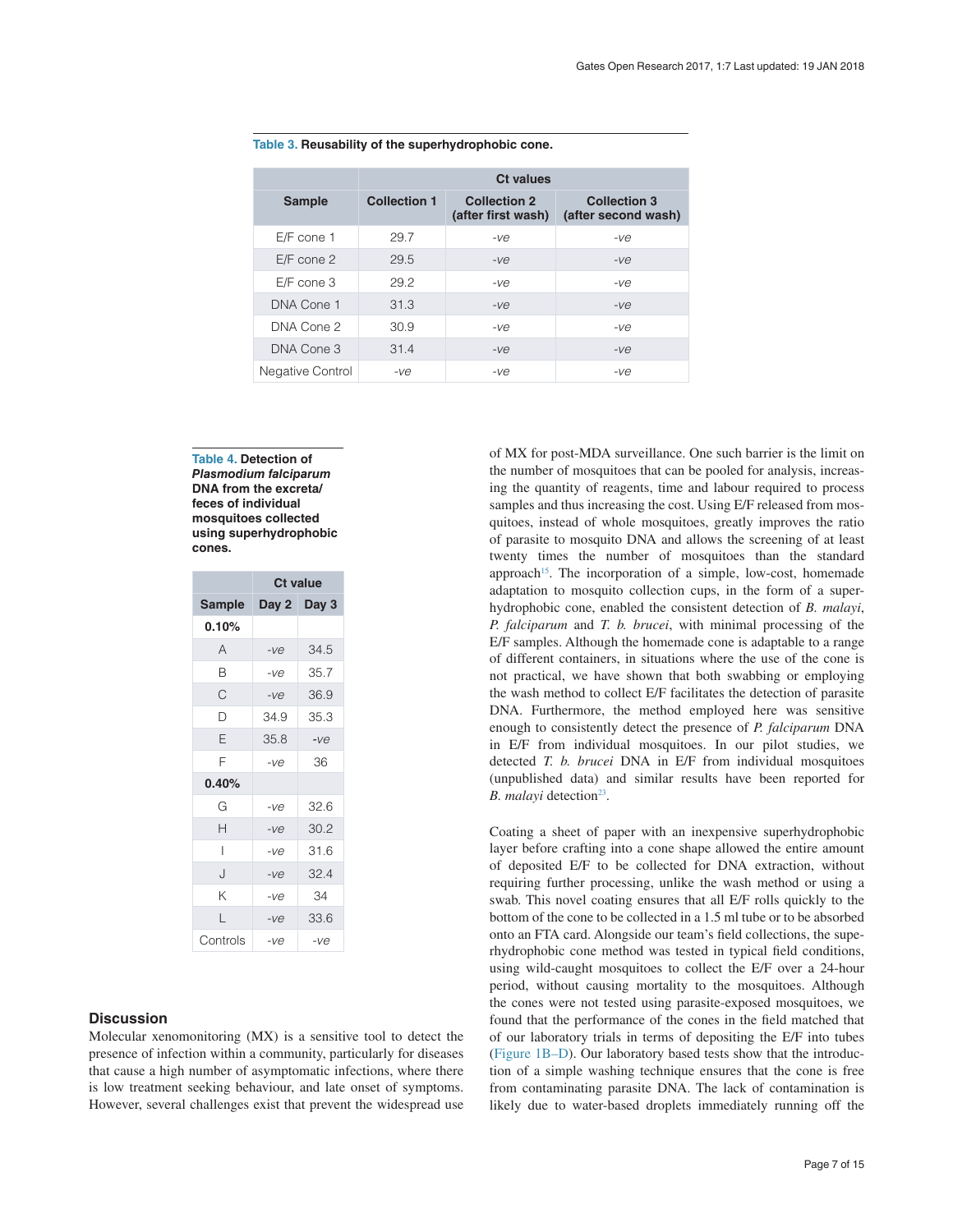<span id="page-7-0"></span>surface of the cone. Any tiny droplets that remain are removed during washing, since superhydrophobic surfaces are often referred to as self-cleaning<sup>29</sup>, with the addition of water enabling the removal of dust and small particles from the surface. In our experience, at least ten washing cycles of the cone can be conducted without disruption to the superhydrophobic properties, allowing for repeated reuse, further improving the cost-effectiveness of E/F collection. The number of times a cone can be reused will depend upon the handling between use, as harsh surface abrasion or exposure to certain detergents may diminish the superhydrophobicity of the cone. The washing steps allow the user to confirm that the superhydrophobic properties of the cone are intact prior to reuse.

We envision that the use of a superhydrophobic cone or other shaped surface could be integrated into a passive trap to allow the easy recovery of E/F from large numbers of mosquitoes with minimal cost or labour. In situations where such a device may not be considered practical, employing the wash or swabbing method to collect E/F is likely to be similarly effective (particularly for single-cell parasites) albeit more time consuming. The reduction in the detection of *B. malayi* DNA when E/F was collected by swabbing may be explained by the fact that swabbing left a greater amount of E/F residue still on the swabbed surface and not all the absorbed material was removed from the swab during DNA extraction. With less E/F material being available for DNA extraction, and therefore fewer copies of parasite DNA present in the PCR reaction, the chance of false negatives increases. That this only occurred for *B. malayi* could be due to a lower amount of parasite DNA present in these samples to begin with, when compared to *P. falciparum* and *T. b. brucei*.

Our future work will focus on determining the sensitivity of detection for *B. malayi*, *P. falciparum* and *T. b. brucei* when using the superhydrophobic cone to collect E/F. Also, we will examine whether vector-borne viruses can be detected in the E/F of both vectors and non-vectors and to discover if MX can be extended to pathogens that are not transmitted by vectors at all, but that may be picked up from a human host during bloodfeeding. Here we show that DNA from *T. brucei* is detected in the E/F of *A. gambiae*, which is not a vector, but would ingest and excrete the parasites while blood feeding on an infected individual. If non-vector-borne

diseases could be detected in E/F, this would allow the screening of a much broader range of pathogens within a community using the MX approach. If this is the case, it should be possible to develop a PCR-based approach that could simultaneously screen for a battery of pathogens, giving valuable, real-time information on the presence and transmission of disease within a specific location. This information could be used to initiate more comprehensive mapping of disease prevalence, instigate test-and-treat for applicable pathogens or to implement vector control interventions to specific areas to stop transmission.

#### **Data availability**

Raw data are available on OSF: [http://doi.org/10.17605/OSF.](http://doi.org/10.17605/OSF.IO/9KQJR) [IO/9KQJR](http://doi.org/10.17605/OSF.IO/9KQJR)[30.](#page-8-0)

Data are available under the terms of the [Creative Commons](http://creativecommons.org/publicdomain/zero/1.0/)  [Zero "No rights reserved" data waiver](http://creativecommons.org/publicdomain/zero/1.0/) (CC0 1.0 Public domain dedication)

#### Competing interests

No competing interests were disclosed.

#### Grant information

Bill & Melinda Gates Foundation [OPP1154992] and Medical Research Council [MR/P025285/1].

*The funders had no role in study design, data collection and analysis, decision to publish, or preparation of the manuscript.*

#### Acknowledgements

The authors wish to thank the following people from the Liverpool School of Tropical Medicine: Dr Alvaro Acosta Serrano, Dr Lee Haines and Dr Clair Rose for the provision of *T.b. brucei*; Prof Giancarlo Biagini, Mrs Jill Davies, Dr Grazia Camarda and Mrs Salwa Alqurashi for providing *P. falciparum* trophozoites; Prof Mark Taylor, Mr Andrew Steven and Mr John Archer for the provision of *B. malayi* microfilariae; Dr Emily Adams, Dr Lucas Cunningham and Ms Vera Unwin for providing the primers for *T. b. brucei*, and primers and probe for *P. falciparum* detection; Ms Katherine Gleave and Mr Jonathan Thornton for mosquito maintenance.

#### **References**

1. Owusu IO, de Souza DK, Anto F, *et al.*: **Evaluation of human and mosquito based diagnostic tools for defining endpoints for elimination of Anopheles transmitted lymphatic filariasis in Ghana.** *Trans R Soc Trop Med Hyg.* 2015; **109**(10): 628–35.

**[PubMed Abstract](http://www.ncbi.nlm.nih.gov/pubmed/26385935)** | **[Publisher Full Text](http://dx.doi.org/10.1093/trstmh/trv070)**

- 2. Farid HA, Morsy ZS, Helmy H, *et al.*: **A critical appraisal of molecular xenomonitoring as a tool for assessing progress toward elimination of lymphatic filariasis.** *Am J Trop Med Hyg.* 2007; **77**(4): 593–600. **[PubMed Abstract](http://www.ncbi.nlm.nih.gov/pubmed/17978055)** | **[Free Full Text](http://www.ncbi.nlm.nih.gov/pmc/articles/2196407)**
- 3. Mladonicky JM, King JD, Liang JL, *et al.*: **Assessing transmission of lymphatic filariasis using parasitologic, serologic, and entomologic tools after mass drug administration in American Samoa.** *Am J Trop Med Hyg.* 2009; **80**(5): 769–73. **[PubMed Abstract](http://www.ncbi.nlm.nih.gov/pubmed/19407122)**
- 4. Reimer LJ, Thomsen EK, Tisch DJ, *et al.*: **Insecticidal bed nets and filariasis transmission in Papua New Guinea.** *N Engl J Med.* 2013; **369**(8): 745–53. **[PubMed Abstract](http://www.ncbi.nlm.nih.gov/pubmed/23964936)** | **[Publisher Full Text](http://dx.doi.org/10.1056/NEJMoa1207594)** | **[Free Full Text](http://www.ncbi.nlm.nih.gov/pmc/articles/3835352)**
- 5. Rao RU, Samarasekera SD, Nagodavithana KC, *et al.*: **Programmatic Use of Molecular Xenomonitoring at the Level of Evaluation Units to Assess Persistence of Lymphatic Filariasis in Sri Lanka.** *PLoS Negl Trop Dis.* 2016; **10**(5): e0004722. **[PubMed Abstract](http://www.ncbi.nlm.nih.gov/pubmed/27196431)** | **[Publisher Full Text](http://dx.doi.org/10.1371/journal.pntd.0004722)** | **[Free Full Text](http://www.ncbi.nlm.nih.gov/pmc/articles/4873130)**
- 6. Fischer P, Wibowo H, Pischke S, *et al.*: **PCR-based detection and identification of the filarial parasite Brugia timori from Alor Island, Indonesia.** *Ann Trop Med Parasitol.* 2002; **96**(8): 809–21. **[PubMed Abstract](http://www.ncbi.nlm.nih.gov/pubmed/12625936)**
- 7. WHO: **Monitoring and epidemiological assessment of mass drug**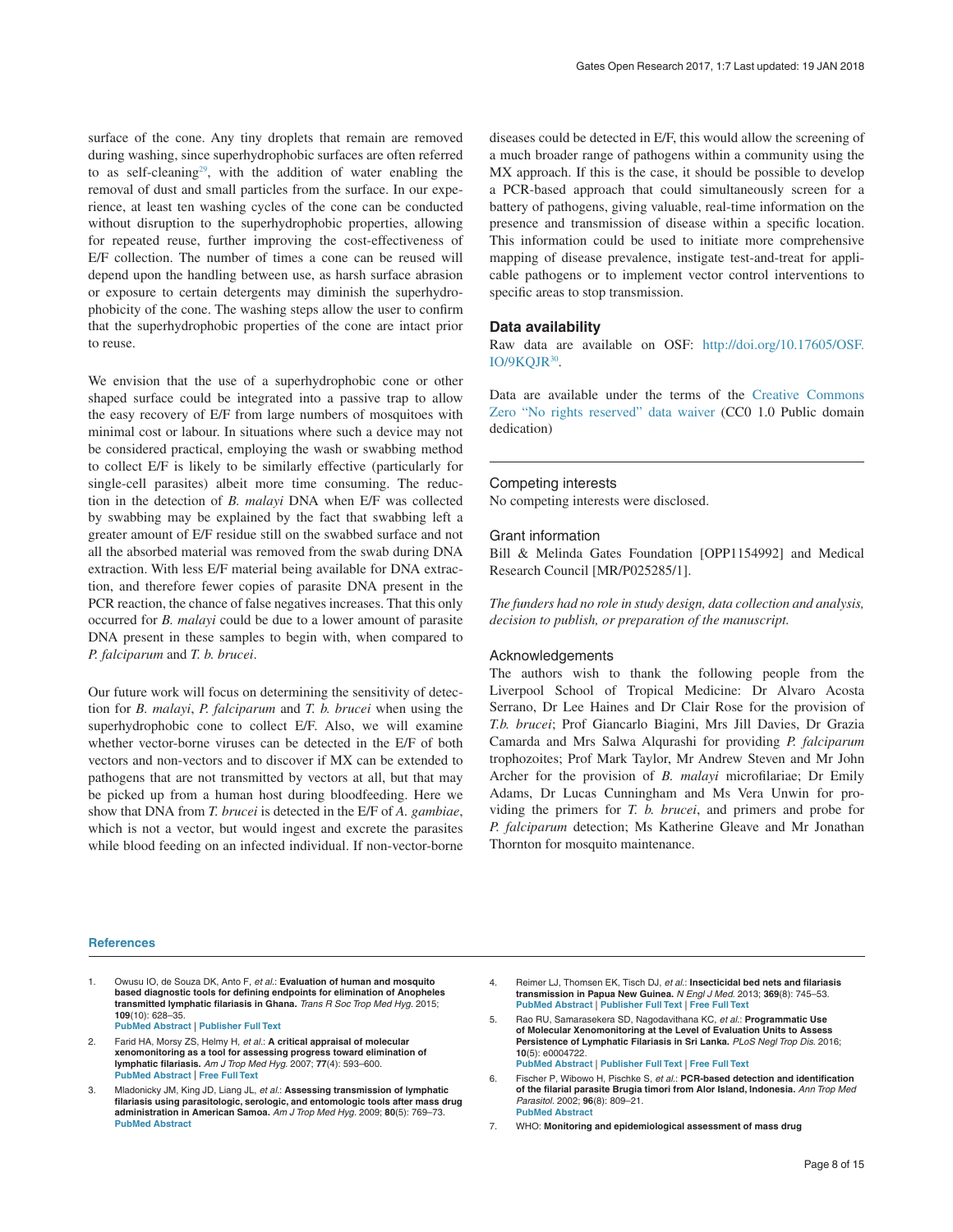<span id="page-8-0"></span>**administration in the global programme to eliminate lymphatic filariasis: a manual for national elimination programmes.** *World Heal Organ.* 2011; 1–100. **[Reference Source](http://apps.who.int/iris/bitstream/10665/44580/1/9789241501484_eng.pdf)**

- 8. Brady MA, Stelmach R, Davide-Smith M, *et al.*: **Costs of Transmission Assessment Surveys to Provide Evidence for the Elimination of Lymphatic Filariasis.** *PLoS Negl Trop Dis.* 2017; **11**(2): e0005097. **[PubMed Abstract](http://www.ncbi.nlm.nih.gov/pubmed/28146557)** | **[Publisher Full Text](http://dx.doi.org/10.1371/journal.pntd.0005097)** | **[Free Full Text](http://www.ncbi.nlm.nih.gov/pmc/articles/5287447)**
- 9. Chu BK, Deming M, Biritwum NK, *et al.*: **Transmission Assessment Surveys (TAS) to Define Endpoints for Lymphatic Filariasis Mass Drug Administration: A Multicenter Evaluation.** *PLoS Negl Trop Dis.* 2013; **7**(12): e2584. **[PubMed Abstract](http://www.ncbi.nlm.nih.gov/pubmed/24340120)** | **[Publisher Full Text](http://dx.doi.org/10.1371/journal.pntd.0002584)** | **[Free Full Text](http://www.ncbi.nlm.nih.gov/pmc/articles/3855047)**
- 10. Gounoue-Kamkumo R, Nana-djeunga HC, Bopda J, *et al.*: **Loss of sensitivity of immunochromatographic test (ICT) for lymphatic filariasis diagnosis in low prevalence settings: consequence in the monitoring and evaluation procedures.** *BMC Infect Dis.* 2015; **15**: 579. **[PubMed Abstract](http://www.ncbi.nlm.nih.gov/pubmed/26700472)** | **[Publisher Full Text](http://dx.doi.org/10.1186/s12879-015-1317-x)** | **[Free Full Text](http://www.ncbi.nlm.nih.gov/pmc/articles/4690254)**
- 11. Lau CL, Won KY, Lammie PJ, *et al.*: **Lymphatic Filariasis Elimination in American Samoa: Evaluation of Molecular Xenomonitoring as a Surveillance Tool in the Endgame.** *PLoS Negl Trop Dis.* 2016; **10**(11): e0005108. **[PubMed Abstract](http://www.ncbi.nlm.nih.gov/pubmed/27802280)** | **[Publisher Full Text](http://dx.doi.org/10.1371/journal.pntd.0005108)** | **[Free Full Text](http://www.ncbi.nlm.nih.gov/pmc/articles/5089733)**
- 12. Hotez P, Aksoy S: *PLOS Neglected Tropical Diseases***: Ten years of progress in neglected tropical disease control and elimination … More or less.** *PLoS Negl Trop Dis.* 2017; **11**(4): e0005355. **[PubMed Abstract](http://www.ncbi.nlm.nih.gov/pubmed/28426662)** | **[Publisher Full Text](http://dx.doi.org/10.1371/journal.pntd.0005355)** | **[Free Full Text](http://www.ncbi.nlm.nih.gov/pmc/articles/5398476)**
- 13. Feachem RG, Phillips AA, Hwang J, *et al.*: **Shrinking the malaria map: Progress and prospects.** *Lancet.* 2010; **376**(9752): 1566–78. **[PubMed Abstract](http://www.ncbi.nlm.nih.gov/pubmed/21035842)** | **[Publisher Full Text](http://dx.doi.org/10.1016/S0140-6736(10)61270-6)** | **[Free Full Text](http://www.ncbi.nlm.nih.gov/pmc/articles/3044848)**
- 14. Bitome-Essono PY, Ollomo B, Arnathau C, *et al.*: **Tracking zoonotic pathogens using blood-sucking flies as 'flying syringes'.** *eLife.* 2017; **6**: 1–21, pii: e22069. **[PubMed Abstract](http://www.ncbi.nlm.nih.gov/pubmed/28347401)** | **[Publisher Full Text](http://dx.doi.org/10.7554/eLife.22069)** | **[Free Full Text](http://www.ncbi.nlm.nih.gov/pmc/articles/5426900)**
- 15. Pilotte N, Zaky WI, Abrams BP, *et al.*: **A Novel Xenomonitoring Technique Using Mosquito Excreta/Feces for the Detection of Filarial Parasites and Malaria.** *PLoS Negl Trop Dis.* 2016; **10**(4): e0004641. **[PubMed Abstract](http://www.ncbi.nlm.nih.gov/pubmed/27096156)** | **[Publisher Full Text](http://dx.doi.org/10.1371/journal.pntd.0004641)** | **[Free Full Text](http://www.ncbi.nlm.nih.gov/pmc/articles/4838226)**
- 16. Cunningham LJ, Lingley JK, Haines LR, *et al.*: **Illuminating the Prevalence of**  *Trypanosoma brucei s.l.* **in** *Glossina* **Using LAMP as a Tool for Xenomonitoring.** *PLoS Negl Trop Dis.* 2016; **10**(2): e0004441. **[PubMed Abstract](http://www.ncbi.nlm.nih.gov/pubmed/26890882)** | **[Publisher Full Text](http://dx.doi.org/10.1371/journal.pntd.0004441)** | **[Free Full Text](http://www.ncbi.nlm.nih.gov/pmc/articles/4758712)**
- 17. Sorosjinda-Nunthawarasilp P, Bhumiratana A: **Ecotope-based entomological surveillance and molecular xenomonitoring of multidrug resistant malaria parasites in** *anopheles* **vectors.** *Interdiscip Perspect Infect Dis.* 2014; **2014**: 969531. **[PubMed Abstract](http://www.ncbi.nlm.nih.gov/pubmed/25349605)** | **[Publisher Full Text](http://dx.doi.org/10.1155/2014/969531)** | **[Free Full Text](http://www.ncbi.nlm.nih.gov/pmc/articles/4198816)**
- 18. Fontaine A, Jiolle D, Moltini-Conclois I, *et al.*: **Excretion of dengue virus RNA by**  *Aedes aegypti* **allows non-destructive monitoring of viral dissemination in**

**individual mosquitoes.** *Sci Rep.* 2016; **6**: 24885. **[PubMed Abstract](http://www.ncbi.nlm.nih.gov/pubmed/27117953)** | **[Publisher Full Text](http://dx.doi.org/10.1038/srep24885)** | **[Free Full Text](http://www.ncbi.nlm.nih.gov/pmc/articles/4846815)**

- 19. Girod R, Guidez A, Carinci R, *et al.*: **Detection of Chikungunya Virus Circulation Using Sugar-Baited Traps during a Major Outbreak in French Guiana.** *PLoS Negl Trop Dis.* 2016; **10**(9): e0004876. **[PubMed Abstract](http://www.ncbi.nlm.nih.gov/pubmed/27606960)** | **[Publisher Full Text](http://dx.doi.org/10.1371/journal.pntd.0004876)** | **[Free Full Text](http://www.ncbi.nlm.nih.gov/pmc/articles/5015851)**
- 20. Ramaiah KD, Ottesen EA: **Progress and Impact of 13 Years of the Global Programme to Eliminate Lymphatic Filariasis on Reducing the Burden of Filarial Disease.** *PLoS Negl Trop Dis.* 2014; **8**(11): e3319. **[PubMed Abstract](http://www.ncbi.nlm.nih.gov/pubmed/25412180)** | **[Publisher Full Text](http://dx.doi.org/10.1371/journal.pntd.0003319)** | **[Free Full Text](http://www.ncbi.nlm.nih.gov/pmc/articles/4239120)**
- 21. Schmaedick MA, Koppel AL, Pilotte N, *et al.*: **Molecular Xenomonitoring Using Mosquitoes to Map Lymphatic Filariasis after Mass Drug Administration in American Samoa.** *PLoS Negl Trop Dis.* 2014; **8**(8): e3087. **[PubMed Abstract](http://www.ncbi.nlm.nih.gov/pubmed/25122037)** | **[Publisher Full Text](http://dx.doi.org/10.1371/journal.pntd.0003087)** | **[Free Full Text](http://www.ncbi.nlm.nih.gov/pmc/articles/4133231)**
- 22. Rao RU, Atkinson LJ, Ramzy RM, *et al.*: **A real-time PCR-based assay for detection of** *Wuchereria bancrofti* **DNA in blood and mosquitoes**. *Am J Trop Med Hyg.* 2006; **74**(5): 826–32. **[PubMed Abstract](http://www.ncbi.nlm.nih.gov/pubmed/16687688)** | **[Free Full Text](http://www.ncbi.nlm.nih.gov/pmc/articles/2196401)**
- 23. Erickson SM, Fischer K, Weil GJ, *et al.*: **Distribution of** *Brugia malayi* **larvae and DNA in vector and non-vector mosquitoes: implications for molecular diagnostics.** *Parasit Vectors.* 2009; **2**(1): 56. **[PubMed Abstract](http://www.ncbi.nlm.nih.gov/pubmed/19922607)** | **[Publisher Full Text](http://dx.doi.org/10.1186/1756-3305-2-56)** | **[Free Full Text](http://www.ncbi.nlm.nih.gov/pmc/articles/2781795)**
- 24. Griffiths KG, Alworth LC, Harvey SB, *et al.*: **Using an intravenous catheter to carry out abdominal lavage in the gerbil.** *Lab Anim (NY).* 2010; **39**(5): 143–8. **[PubMed Abstract](http://www.ncbi.nlm.nih.gov/pubmed/20410898)** | **[Publisher Full Text](http://dx.doi.org/10.1038/laban0510-143)**
- 25. Gibson WC, de C Marshall TF, Godfrey DG: **Numerical analysis of enzyme**  polymorphism: a new approach to the epidemiology and taxonomy of **trypanosomes of the subgenus** *Trypanozoon***.** *Adv Parasitol.* 1980; **18**: 175–246. **[PubMed Abstract](http://www.ncbi.nlm.nih.gov/pubmed/7001872)** | **[Publisher Full Text](http://dx.doi.org/10.1016/S0065-308X(08)60400-5)**
- 26. Rao RU, Weil GJ, Fischer K, *et al.*: **Detection of Brugia parasite DNA in human blood by real-time PCR.** *J Clin Microbiol.* 2006; **44**(11): 3887–93. **[PubMed Abstract](http://www.ncbi.nlm.nih.gov/pubmed/16957038)** | **[Publisher Full Text](http://dx.doi.org/10.1128/JCM.00969-06)** | **[Free Full Text](http://www.ncbi.nlm.nih.gov/pmc/articles/1698366)**
- 27. Kamau E, Alemayehu S, Feghali KC, *et al.*: **Multiplex qPCR for detection and absolute quantification of malaria.** *PLoS One.* 2013; **8**(8): e71539. **[PubMed Abstract](http://www.ncbi.nlm.nih.gov/pubmed/24009663)** | **[Publisher Full Text](http://dx.doi.org/10.1371/journal.pone.0071539)** | **[Free Full Text](http://www.ncbi.nlm.nih.gov/pmc/articles/3756973)**
- 28. Nalunkuma Kazibwe AJ: **Factors influencing the spread and selection of drug resistance in Human African Trypanosomiasis.** 2008. **[Reference Source](http://theses.gla.ac.uk/381/1/2008kazibwephd.pdf)**
- 29. Bhushan B, Jung YC, Koch K: **Self-cleaning efficiency of artificial superhydrophobic surfaces.** *Langmuir.* 2009; **25**(5): 3240–8. **[PubMed Abstract](http://www.ncbi.nlm.nih.gov/pubmed/19239196)** | **[Publisher Full Text](http://dx.doi.org/10.1021/la803860d)**
- 30. Cook D: **A Superhydrophobic Cone to Facilitate the Xenomonitoring of Filarial Parasites, Malaria, and Trypanosomes Using Mosquito Excreta/feces.** *Open Science Framework.* 2017. **[Data Source](http://dx.doi.org/10.17605/OSF.IO/9KQJR)**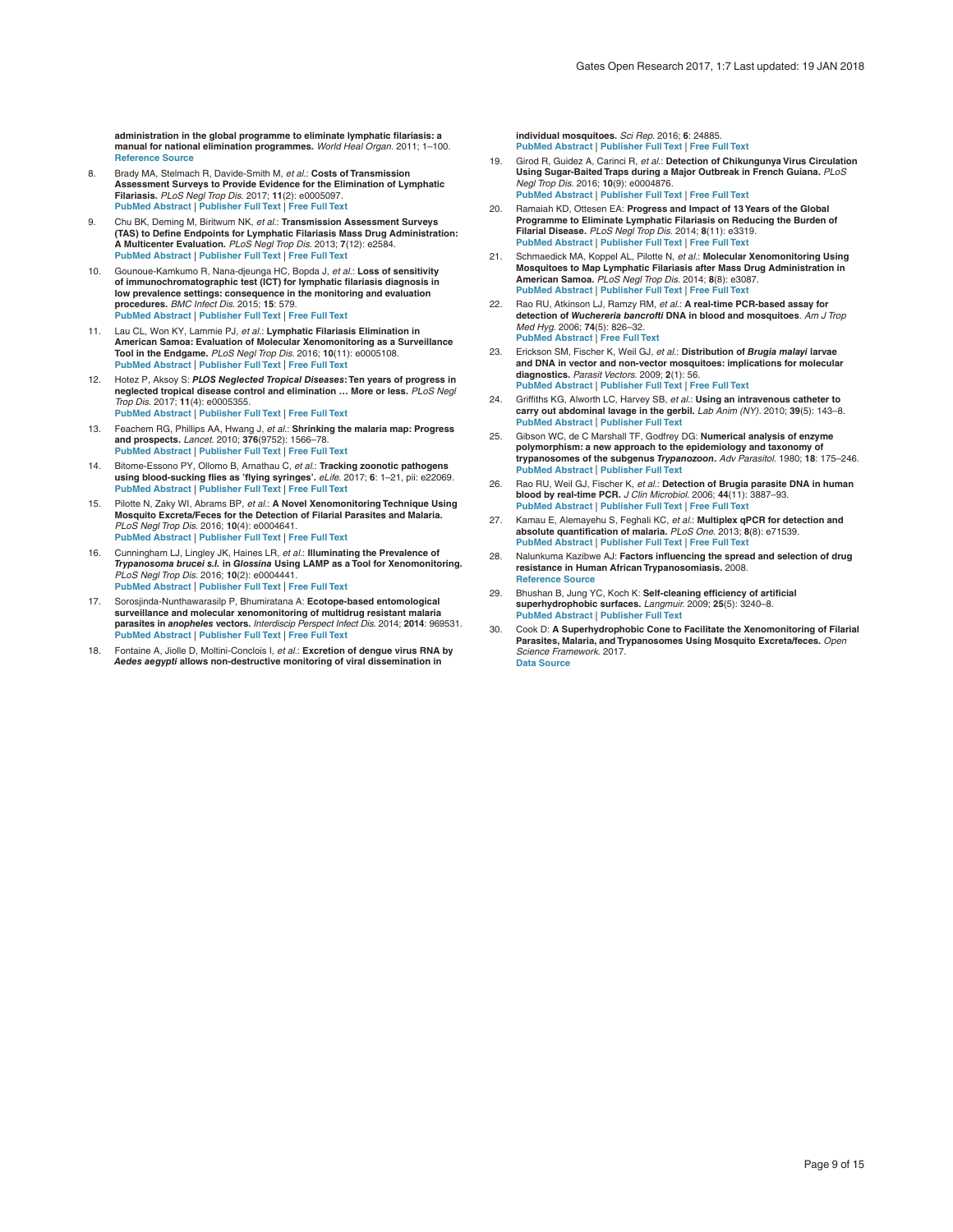## **Open Peer Review**

## **Current Referee Status:**

**Version 1**

Referee Report 19 January 2018

**doi:**[10.21956/gatesopenres.13809.r26156](http://dx.doi.org/10.21956/gatesopenres.13809.r26156)

## **Warwick N. Grant**

Department of Animal, Plant and Soil Sciences, La Trobe University, Bundoora, Vic, Australia

- This study makes important distinction in Introduction that the aim is to measure disease prevalence and not transmission potential i.e. have vectors fed on an infected person rather than have ingested microfilaria matured to infective larvae.
- The basic premise of this work is that the excreta of engorged female mosquitos will contain sufficient parasite DNA for detection, and has been demonstrated previously.
- This manuscript addresses the need to "operationalize" earlier research by developing a simpler, more routine method for excreta collection.
- In the Methods section, under the subheading "Excreta/faeces collection methods" there are 4 methods listed. I found the organisation of this section slightly confusing because the first section (headed "Superhydrophobic cone collection methods" starts with a sentence stating that there are 4 methods, only two of which utilise superhydrophobic cones. It is not entirely clear whether the last two methods described (swab & wash collection) are washing and swabbing of a hydrophobic cone, or of the inside surface of a paper cup without the addition of a cone. An alternative arrangement that makes this more obvious might be…

## Excreta/faeces collection methods

Four different methods were used to collect mosquito E/F, two of which utilise superhydrophobic cones inside paper cups and two of which do not require superhydrophobic cones.

*Superhydrophobic cone collection methods.* To create the cone…. (then follow with the description of the cone methods as per the original text).

*Alternative collection methods*. In the absence of a superhydrophobic cone insert into the paper cup, mosquito E/F is deposited directly on to the interior surface of the cup. This E/F can be collected by either direct washing of E/F, or by swabbing the interior of the cup followed by DNA extraction from the swab. … (then follow with the description of these two methods as per the original text).

- The conclusions reached by the authors are supported by the data they present. As the authors point out, this is a laboratory based study utilising mosquitos fed pathogen infected blood under controlled conditions, and the utility of the method for field based application remains to be determined.
- With respect to citation of relevant literature, there is a more recent review of nucleic acid based xenomonitoring that could be cited (Minetti et al. (20[1](#page-10-0)6) $^{\text{1}}$ ) and there is literature on virus xenomonitoring in mosquitos via collection of saliva deposited during sugar feeding (Hall-Mendelin

et al. (2010) ). The latter paper has been cited more than 25 times for xenomonitoring of virus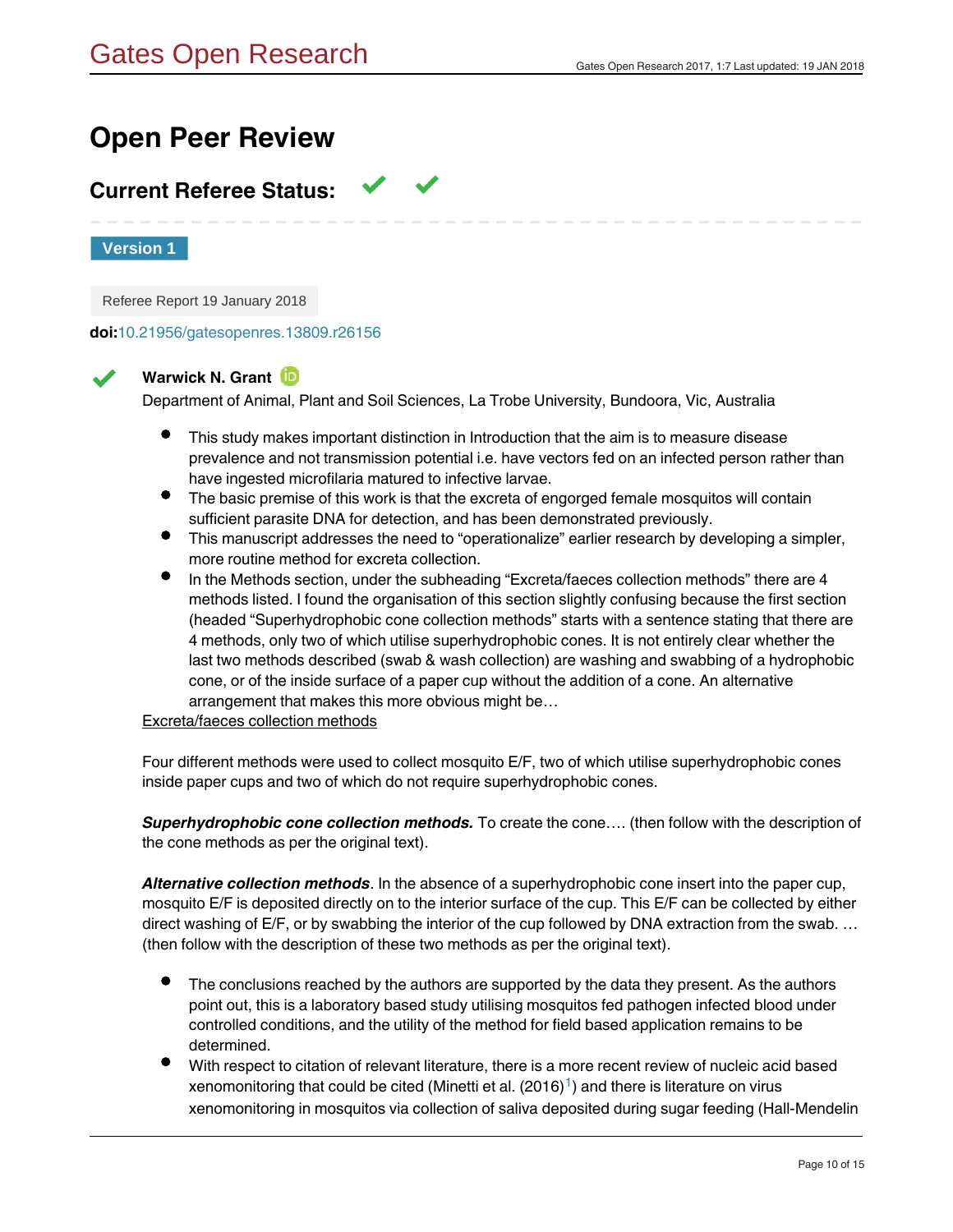et al. ([2](#page-10-1)010)<sup>2</sup>). The latter paper has been cited more than 25 times for xenomonitoring of virus pathogens and, although not tested for filarial parasites, may be worth including given that the authors suggest that E/F analysis may be applied to viruses in addition to filarial and protozoan parasites.

## **References**

<span id="page-10-1"></span><span id="page-10-0"></span>1. MINETTI C, LACOURSE E, REIMER L, STOTHARD J: Focusing nucleic acid-based molecular diagnostics and xenomonitoring approaches for human helminthiases amenable to preventive chemotherapy. *Parasitology Open*. 2016; **2**. [Publisher Full Text](http://dx.doi.org/10.1017/pao.2016.13) 2. Hall-Mendelin S, Ritchie SA, Johansen CA, Zborowski P, Cortis G, Dandridge S, Hall RA, van den Hurk AF: Exploiting mosquito sugar feeding to detect mosquito-borne pathogens.*Proc Natl Acad Sci U S A*. 2010; **107** (25): 11255-9 [PubMed Abstract](http://www.ncbi.nlm.nih.gov/pubmed/20534559) | [Publisher Full Text](http://dx.doi.org/10.1073/pnas.1002040107)

**Is the work clearly and accurately presented and does it cite the current literature?** Yes

**Is the study design appropriate and is the work technically sound?** Yes

**Are sufficient details of methods and analysis provided to allow replication by others?** Partly

**If applicable, is the statistical analysis and its interpretation appropriate?** Not applicable

**Are all the source data underlying the results available to ensure full reproducibility?** No source data required

**Are the conclusions drawn adequately supported by the results?** Yes

*Competing Interests:* No competing interests were disclosed.

*Referee Expertise:* Filarial and gastrointestinal parasite genomics, with particular focus on drug resistance genetics

**I have read this submission. I believe that I have an appropriate level of expertise to confirm that it is of an acceptable scientific standard.**

Referee Report 16 November 2017

**doi:**[10.21956/gatesopenres.13809.r26053](http://dx.doi.org/10.21956/gatesopenres.13809.r26053)



## **Dziedzom K. de Souza**

Department of Parasitology, Noguchi Memorial Institute for Medical Research, University of Ghana, Accra, Ghana

 $\mathcal{L}_{\mathcal{P}}$  presents opportunities for assessing the presentations in populations in populations in populations in populations in populations in populations in populations in populations in populations in populations i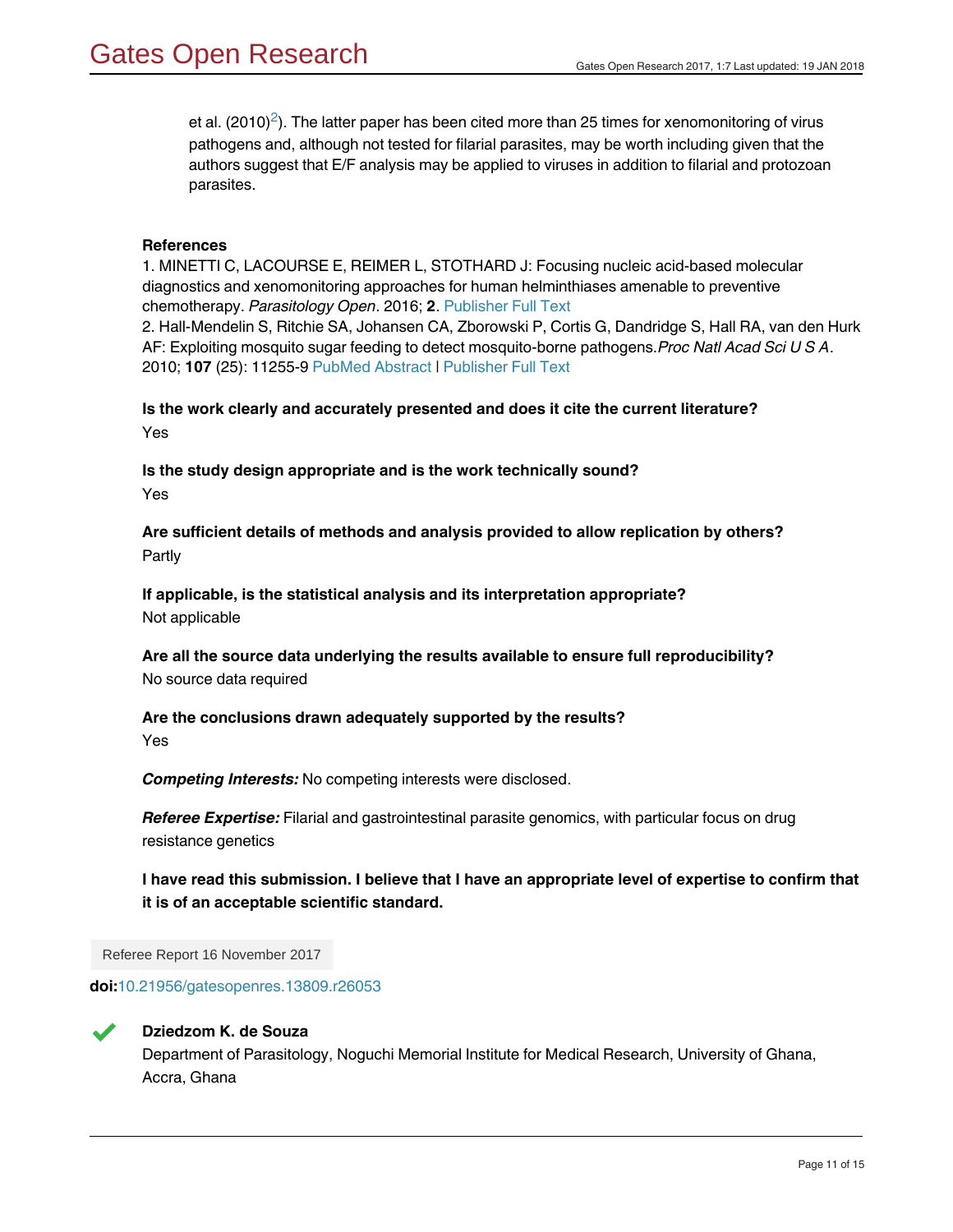Xenomonitoring presents opportunities for assessing the presence/absence of infections in populations through the testing of hematophagous insects for specific pathogens of interest. The study presented here by Cook and colleagues, highlights important developments in the field of xenomonitoring, testing new tools to enhance the applicability of MX as a public health tool. The paper is well written and acceptable for indexing. However, there are some comments/clarification which could improve the clarity and quality of the manuscript.

## Comments:

- $\bullet$ The mosquitoes in the laboratory were fed with blood meals containing very high parasite load, which may not always be found in the field. It would also have been appropriate to test the efficiency of the cones using low parasite load bloodmeals. This will also enable the determination of any correlation between the parasite counts in the blood meal and the Ct values obtained. However, I do appreciate that it is the superhydrophobic cone that is being evaluated and not really the use of mosquito excreta.
- Section under "Cone reusability testing". I think the washing procedure here is very important for replicability and should be further expanded. Too much washing may lead to destruction of the cone, while too little may leave DNA that could contaminate future samples. The term "gentle washing" is relative.
- In the results section, even though samples were tested after washing, and no samples found positive for parasite DNA, what is the possibility that DNA patches were not missed in the process? I guess my difficulty is with the washing procedure. When the authors state that "100 μl of nuclease-free water was added dropwise around the top of the cone and collected" what do they mean? Was all the surface covered? I am just trying to picture the process. Assuming [this drawing](https://s3-eu-west-1.amazonaws.com/gatesopenresearch/linked/178594.Dziedzom_de_Souza_report_image.png) represents the cone, and the lines with arrows represent the 100 μl of nuclease-free water, would it be right to say that sections (between the arrows) may have been missed?
- In the discussion, Section starting "Using E/F released from mosquitoes, instead of whole mosquitoes, greatly improves the ratio of parasite to mosquito DNA and allows the screening of at least twenty times the number of mosquitoes than the standard approach" it might be worth mentioning other advantages/ disadvantages to using mosquito excreta compared to whole mosquito extractions. One typical example is the role of insect cuticle in inhibiting PCR reactions.
- Would the chemical used in coating the cone have any effect on DNA stability? In this study, high parasite load bloodmeal were used, which may imply high DNA recovery. But should the opposite be the case, would enough DNA be recovered for testing?
- Last but one paragraph of discussion "we envisage that the use of a … into a passive trap to allow…". Please explain how this will be used in field conditions. Practical examples may be useful. Can large numbers of mosquitoes be collected using aspirators or other methods without large cost or labor inputs?
- "The reduction in the detection of B. malayi DNA when E/F was collected by swabbing may be explained by the fact that swabbing left a greater amount of E/F residue still on the swabbed surface". This could be evaluated by testing the surface (cutting it out) for DNA.

Tables 1 and 4. If  $p$  and 4. If  $p$  and  $p$  and  $p$  on the concentration of DNA recovered by each  $\alpha$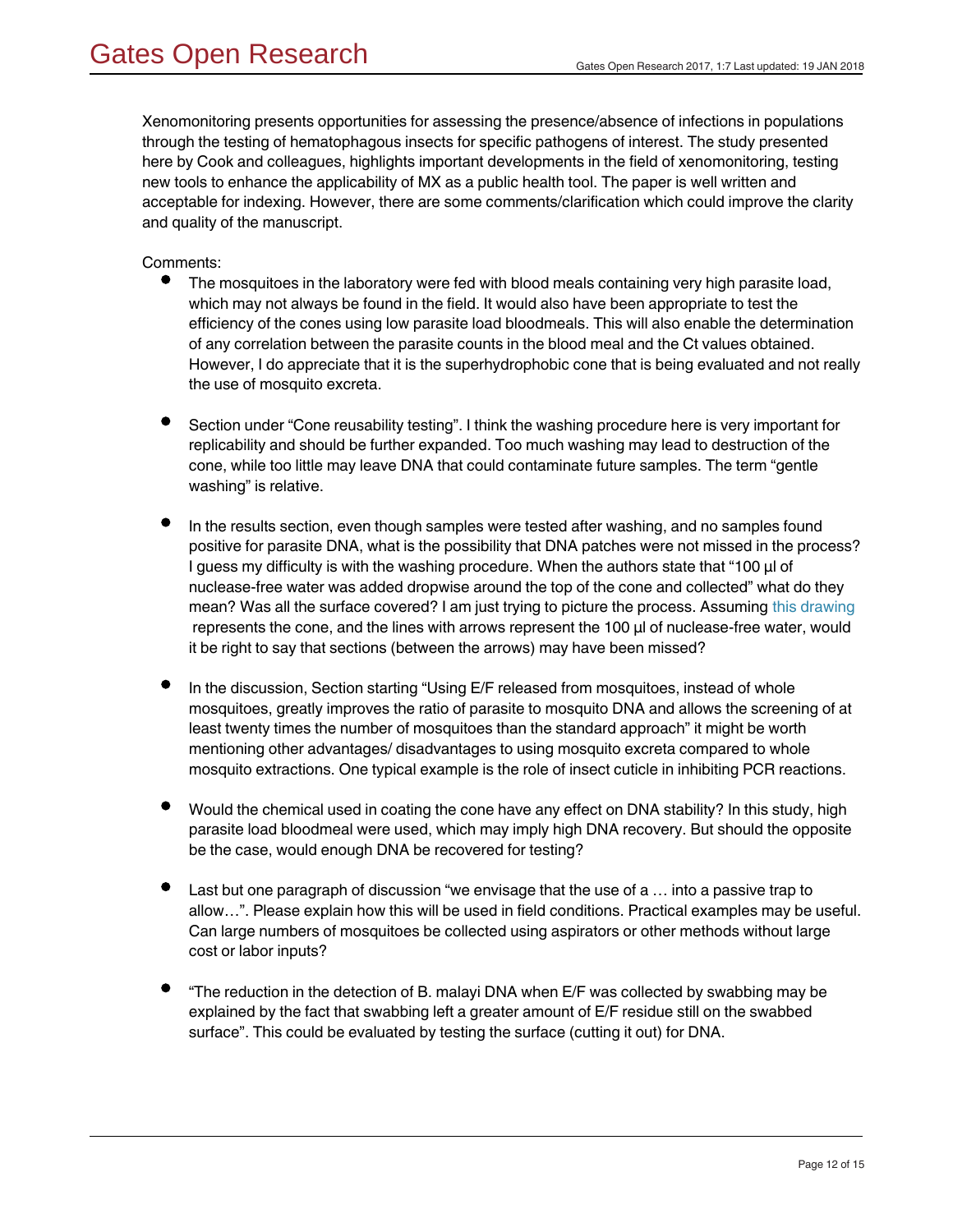Tables 1 and 4. If possible, provide details on the concentration of DNA recovered by each method, and for each parasite species. This might be useful in estimating the parasite detection limits.

**Is the work clearly and accurately presented and does it cite the current literature?** Yes

**Is the study design appropriate and is the work technically sound?** Yes

**Are sufficient details of methods and analysis provided to allow replication by others?** Yes

**If applicable, is the statistical analysis and its interpretation appropriate?** Yes

**Are all the source data underlying the results available to ensure full reproducibility?** Yes

**Are the conclusions drawn adequately supported by the results?**

Yes

*Competing Interests:* Dr. Reimer and myself are both supervisors on the same Wellcome Trust-funded fellowship.

*Referee Expertise:* Lymphatic filariasis, xenomonitoring

**I have read this submission. I believe that I have an appropriate level of expertise to confirm that it is of an acceptable scientific standard.**

Author Response 27 Nov 2017

## **Lisa Reimer**,

Our response to reviewer 1 comments appear below in italics

The mosquitoes in the laboratory were fed with blood meals containing very high parasite load, which may not always be found in the field. It would also have been appropriate to test the efficiency of the cones using low parasite load bloodmeals. This will also enable the determination of any correlation between the parasite counts in the blood meal and the Ct values obtained. However, I do appreciate that it is the superhydrophobic cone that is being evaluated and not really the use of mosquito excreta.

*We agree that it will be important to test the lower limits of detection before scaling up the approach. For this study, we wanted to compare different collections methods while keeping the potential for variability low between exposed mosquitoes. We have clarified the objective and also included this as a description of our future work.*

Section under "Cone reusability testing". I think the washing procedure here is very important for replicability and should be further expanded. Too much washing may lead to destruction of the cone, while too little may leave DNA that could contaminate future samples. The term "gentle washing" is relative.

*We have clarified this in the text to mean "non-abrasive washing". The coating is durable when*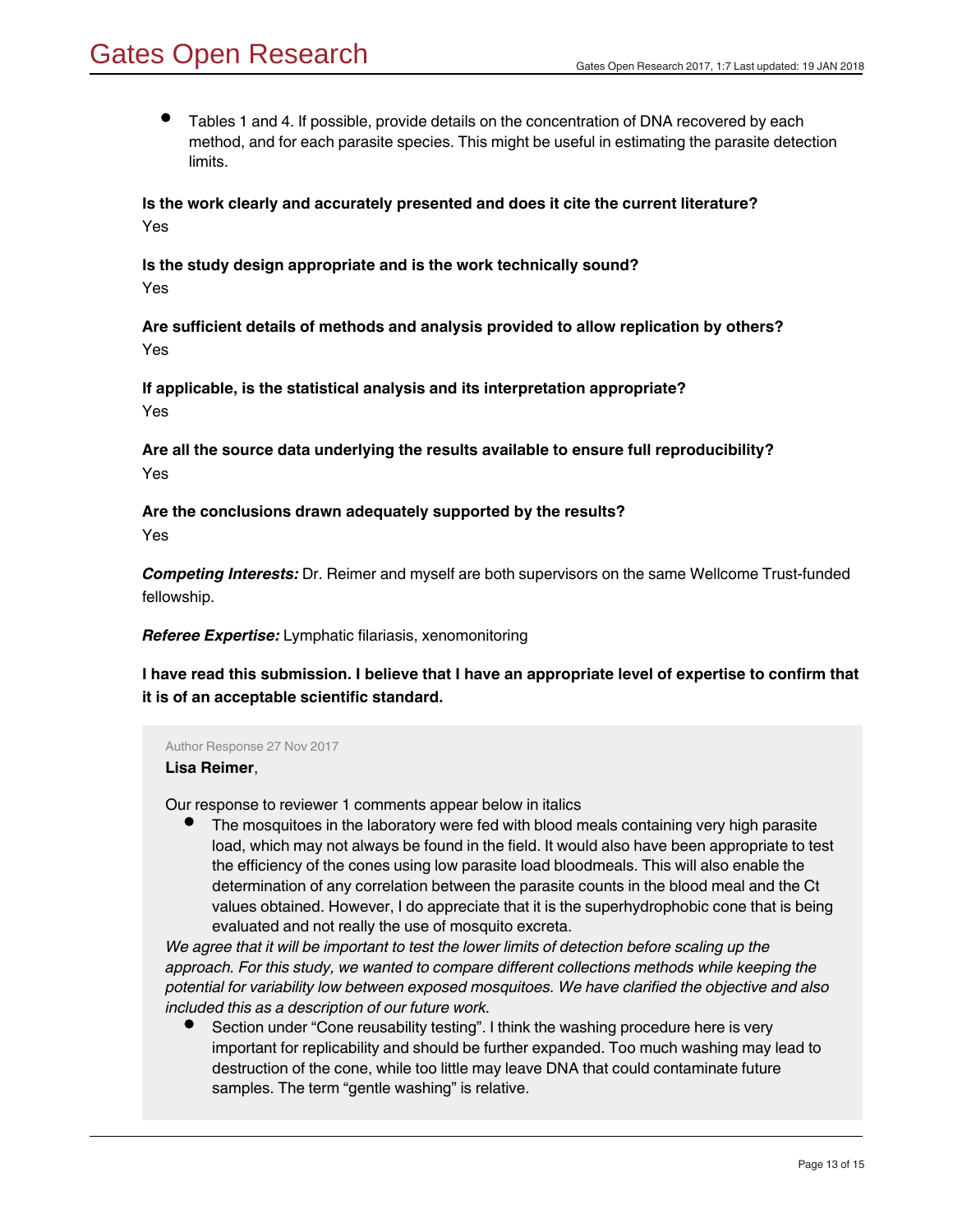*We have clarified this in the text to mean "non-abrasive washing". The coating is durable when washed according to the manufacturer's instructions - if water is applied without abrasive force the coating will remain undamaged.* 

In the results section, even though samples were tested after washing, and no samples found positive for parasite DNA, what is the possibility that DNA patches were not missed in the process? I guess my difficulty is with the washing procedure. When the authors state that "100 μl of nuclease-free water was added dropwise around the top of the cone and collected" what do they mean? Was all the surface covered? I am just trying to picture the process. Assuming [this drawing](https://s3-eu-west-1.amazonaws.com/gatesopenresearch/linked/178594.Dziedzom_de_Souza_report_image.png) represents the cone, and the lines with arrows represent the 100 μl of nuclease-free water, would it be right to say that sections (between the arrows) may have been missed?

*It is difficult to be certain as to whether the whole surface was contacted by the water, as when the droplets hit the top of the cone, they rapidly roll or bounce to the bottom of the cone and into the tube. We tried to increase the contact with the surface area of the cone by depositing the droplets at an angle – leading to a corkscrew pattern of rinsing the cone. Since the cone tapers to a point we are confident that the DNA (or the excreta from mosquitoes) and the subsequent rinsing both passed over the same areas near the bottom of the cone.*

In the discussion, Section starting "Using E/F released from mosquitoes, instead of whole mosquitoes, greatly improves the ratio of parasite to mosquito DNA and allows the screening of at least twenty times the number of mosquitoes than the standard approach" it might be worth mentioning other advantages/ disadvantages to using mosquito excreta compared to whole mosquito extractions. One typical example is the role of insect cuticle in inhibiting PCR reactions.

*We have added a statement to say the DNA extraction approach used within the paper should remove proteins that inhibit PCR (referencing the Pilotte et al. 2016 paper). However we can't confirm the absence of inhibitory products since these may be present in the blood (and possibly the faeces as well).*

Would the chemical used in coating the cone have any effect on DNA stability? In this study, high parasite load bloodmeal were used, which may imply high DNA recovery. But should the opposite be the case, would enough DNA be recovered for testing?

*Before the first use, cones were gently washed to remove any excess coating that might contaminate the excreta sample. We failed to describe this adequately in the manuscript, but have added further details. The general improvement in the detection of parasite material compared to swabbing or washing indicates that when using the same parasite load, the cone is likely to produce improved detection, so DNA stability is unlikely to be affected for the short periods of collection employed here. We cannot say whether DNA stability would be affected over a longer period of time, but contact time with the coating is very short, reducing the likelihood of any interference*.

Last but one paragraph of discussion "we envisage that the use of a … into a passive trap to allow…". Please explain how this will be used in field conditions. Practical examples may be useful. Can large numbers of mosquitoes be collected using aspirators or other methods without large cost or labor inputs?

*This is exactly what we'd like to explore with future research (or inspire others to develop passive trap ideas), though we cannot yet comment on what methods would be most appropriate to keep costs down*

*This is a qualitative observation rather than a quantitative result – the swab quickly became*

 $\bullet$ "The reduction in the detection of B. malayi DNA when E/F was collected by swabbing may be explained by the fact that swabbing left a greater amount of E/F residue still on the swabbed surface". This could be evaluated by testing the surface (cutting it out) for DNA.